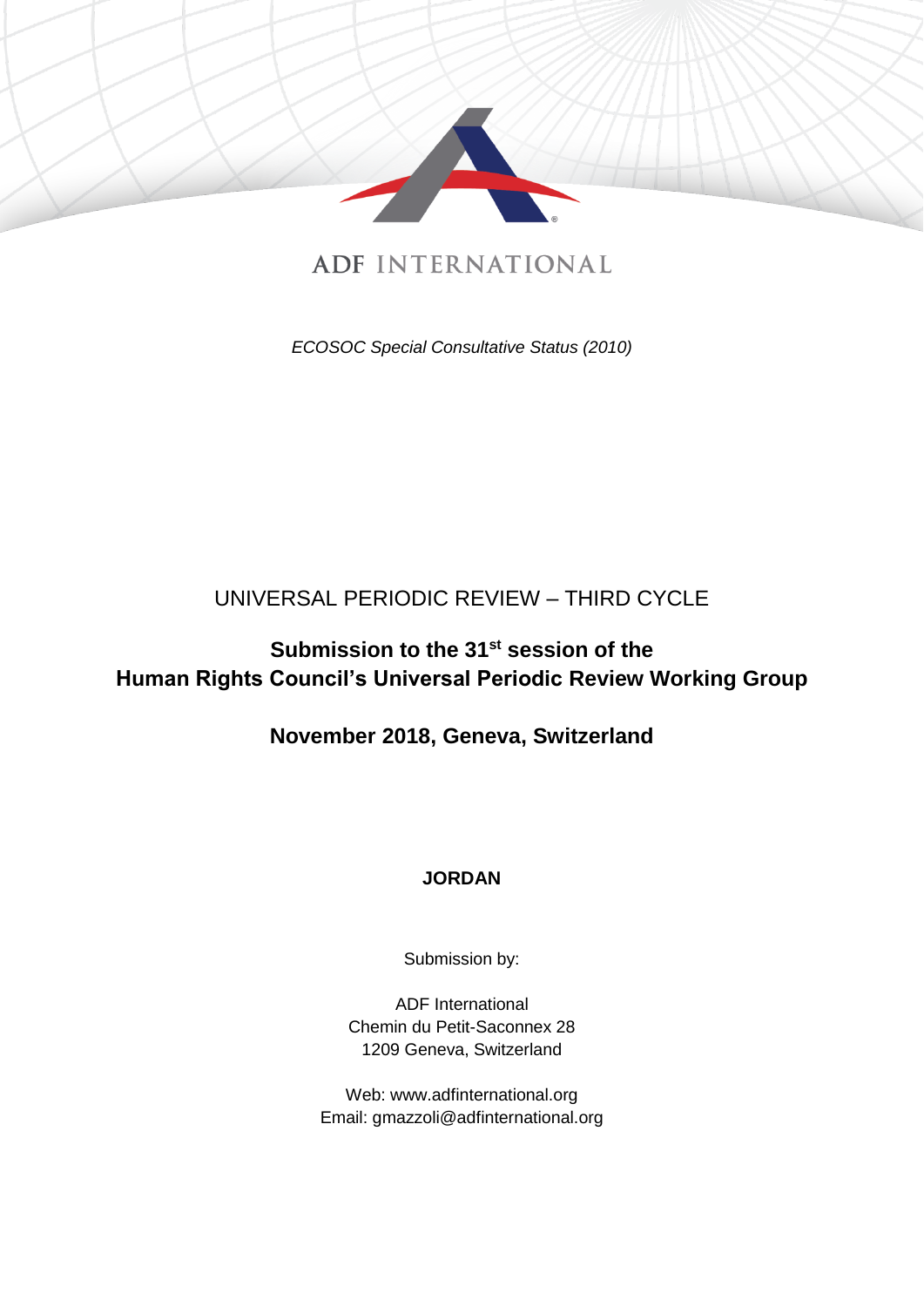#### **Introduction**

- 1. ADF International is a global alliance-building legal organization that advocates for religious freedom, life, and marriage and family before national and international institutions. As well as having ECOSOC consultative status with the United Nations (registered name "Alliance Defending Freedom"), ADF International has accreditation with the European Commission and Parliament, the Organization for Security and Cooperation in Europe, and the Organization of American States, and is a participant in the FRA Fundamental Rights Platform.
- 2. This report focuses on the way in which Jordan should protect and promote religious freedom.

### **(a) Religious Freedom**

- 3. With a population of approximately 7,877,000, Jordan is home to around 169,000 Christians. Most of these Christians are Eastern Orthodox; however, there are also significant numbers of Roman Catholic, Coptic, Evangelical, Baptist, and Pentecostal Christians, among others. Of the other 98% of Jordanians, the vast majority are Muslim.<sup>1</sup>
- 4. Jordan has long been known for upholding relatively high levels of religious freedom among Middle Eastern countries. In recent years, King Abdullah II has spoken inspiringly of the value of religious freedom and has taken bold stands against sectarian violence and religious persecution, such as showing his solidarity with Jordanian Christians after an Islamic extremist murdered a Christian for allegedly speaking critically of Islam.<sup>2</sup>
- 5. The constitution of Jordan mandates that the State "safeguard the free exercise of all forms of worship and religious rites in accordance with the customs observed in the Kingdom, unless such is inconsistent with public order or morality," but it also declares Islam the official religion. $3$  It guarantees that "[t]here shall be no discrimination between [Jordanians] as regards their rights and duties on grounds of race, language or religion."<sup>4</sup> In application, however, these guarantees can yield to majority interests whenever free exercise of religion may negatively impact Islam.

<sup>1</sup> OPEN DOORS, WORLD WATCH LIST: JORDAN, https://www.opendoorsusa.org/christianpersecution/world-watch-list/jordan/ (last accessed Mar. 20, 2018); INDEX MUNDI, JORDAN RELIGIONS, https://www.indexmundi.com/jordan/religions.html (last accessed Mar. 20, 2018).

<sup>2</sup> David Schenker, *King Abdullah and Jordan Deserve Our Support—And Our Dollars*, The Washington Institute (Apr. 5, 2017), http://www.washingtoninstitute.org/policy-analysis/view/king-abdullah-andjordan-deserve-our-support-and-our-dollars; Peter Jesserer Smith, *Jordan's Prophetic Vision of the Middle East: A Land of Muslim-Christian Harmony*, NAT'L CATHOLIC REGISTER (Nov 14, 2016), http://www.ncregister.com/daily-news/jordans-prophetic-vision-of-the-middle-east-a-land-of-muslimchristian-harm.

<sup>3</sup> CONST. OF JORDAN ch. I art. 2, ch. II art. 14.

<sup>4</sup> CONST. OF JORDAN ch. II art. 6.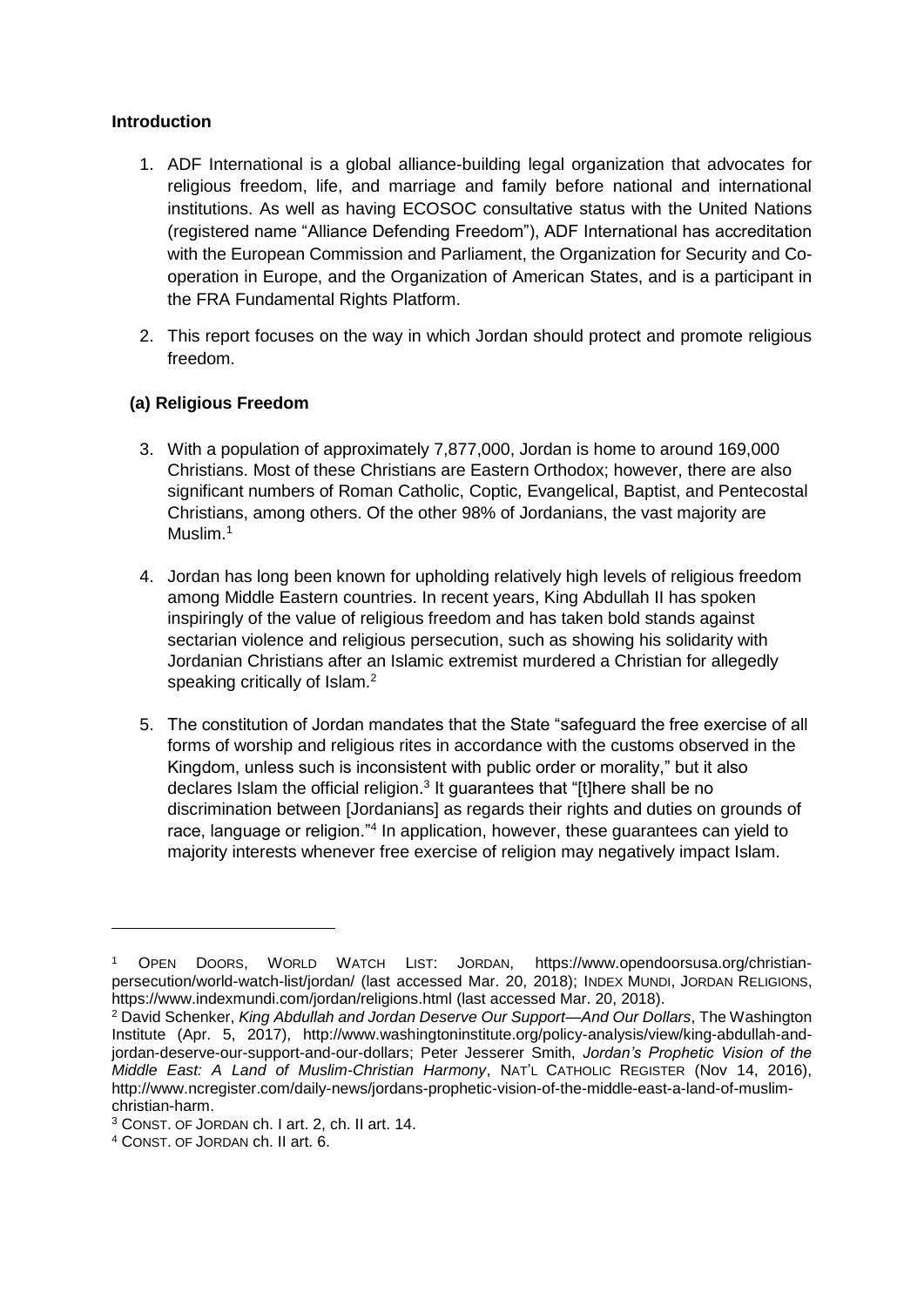- 6. Open Doors, an international organization dedicated to supporting persecuted Christians, notes that although expatriate Christians and those born into Jordan's native Christian communities enjoy relative religious freedom, Muslim converts to Christianity suffer heavy persecution.<sup>5</sup> The organization states that "[d]ue to security concerns, examples of Christian persecution in Jordan are not currently available for publishing."<sup>6</sup> Thus, the reality for Christians in Jordan is probably even worse than the facts and statistics detailed here suggest.
- 7. Although Jordanian law does not specifically punish apostasy, because of Jordanian law's deference to Sharia courts, Muslims who convert to Christianity are denied juridical recognition as Christians and instead treated as apostate Muslims. Under this arrangement, converts and their family members risk having their marriages annulled, children taken from their custody, and property confiscated.<sup>7</sup>
- 8. Laws punishing apostasy violate Article 18 of the International Covenant on Civil and Political Rights (ICCPR), which protects the right to freedom of thought, conscience, and religion. As reaffirmed by the Human Rights Committee (HRC) in its General Comment No. 22, this right includes the "freedom to have or adopt a religion or belief of [one's] choice," and the right to "replace one's current religion or belief with another or adopt atheistic views, as well as the right to retain one's religion or belief."<sup>8</sup> Article 18(2) of the ICCPR states, "No one shall be subject to coercion which would impair his freedom to have or to adopt a religion or belief of his choice." The HRC interprets such coercion to include the "[u]se of threat or physical force or penal sanctions" and policies and practices that "restrict<sup>[]</sup> access to education, medical care, [and] employment."
- 9. The primacy of Sharia courts in a fractured system of religious tribunals also opens the possibility of forum-shopping, allowing spouses to easily evade their marital and parental obligations by simply converting to Islam. This phenomenon is dramatically illustrated by a case where a Greek Orthodox husband evaded his obligations to support his wife and children by simply converting to Islam. Members of Jordan's Christian and Islamic courts alike have spoken publicly about this sort of abuse.<sup>9</sup>
- 10. Jordanian law heavily restricts speech critical of Islam. In particular, broadly applicable defamation laws, including criminal sanctions for defamation of political and religious institutions, chill free thought and expression on religious subjects and discourage people in Jordan from expressing ideas that might be interpreted as contrary to the prevailing view of Islam.<sup>10</sup> These restrictions violate ICCPR Article

<sup>5</sup> OPEN DOORS, WORLD WATCH LIST: JORDAN, https://www.opendoorsusa.org/christianpersecution/world-watch-list/jordan/ (last accessed Mar. 20, 2018). 6 *Id.*

<sup>7</sup> Nadine Nimri, *When Conversion to Islam Becomes a Means of Evading Legal Consequences*, 7iber.com (Dec. 30, 2015), https://www.7iber.com/society/when-converting-to-islam-becomes-ameans-of-evading-legal-consequences/.

<sup>8</sup> Human Rights Committee in its General Comment No. 22, 5.

<sup>9</sup> *Id.*

<sup>10</sup> Kenneth Roth, *World Report 2017: Jordan, Freedom of Expression and Belief*, HUMAN RIGHTS WATCH, https://www.hrw.org/world-report/2017/country-chapters/jordan (last accessed Mar. 18, 2018).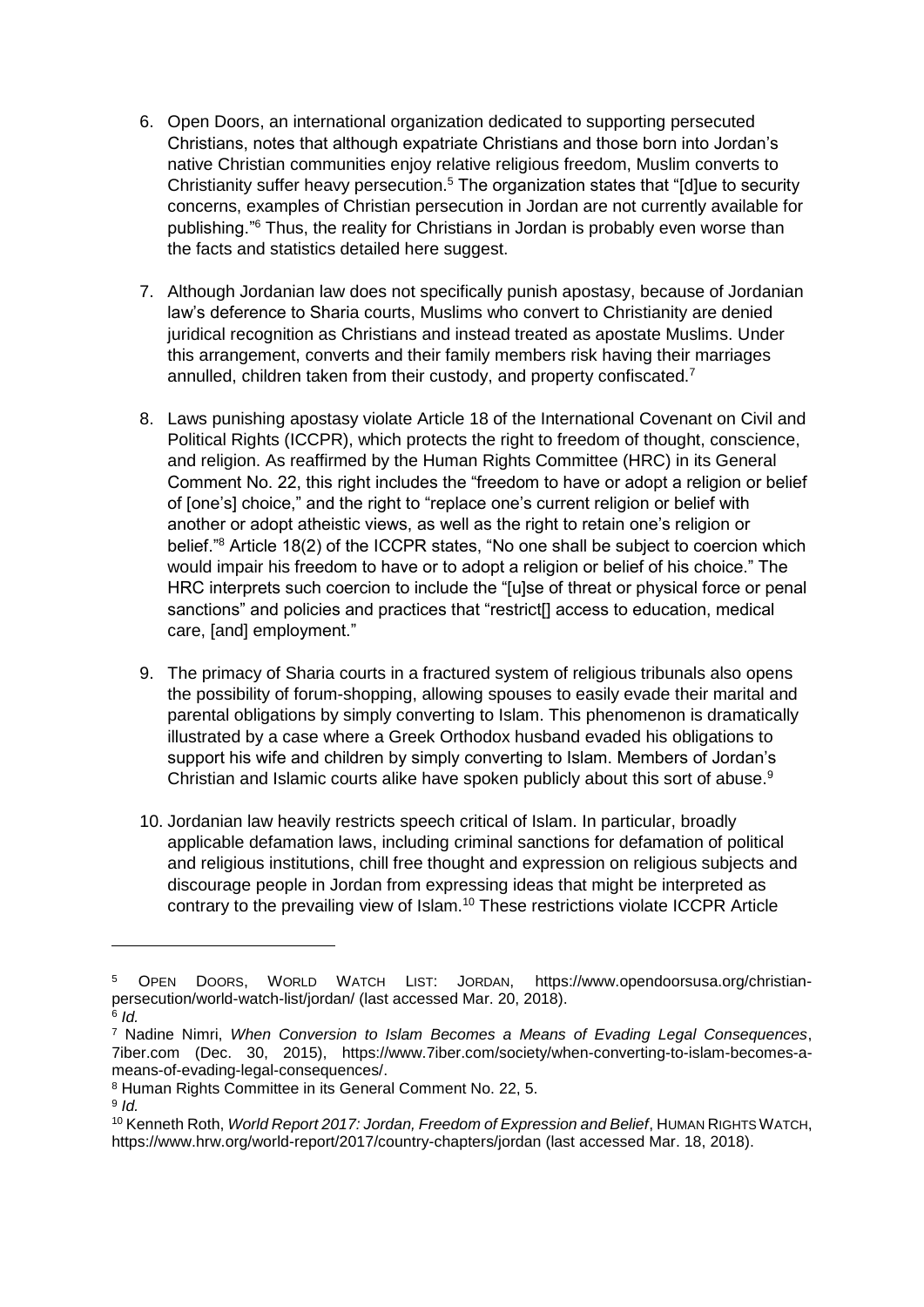18(1), which guarantees the freedom to share beliefs, and Article 19, which guarantees freedom of opinion and expression.

- 11. In 2015, Jordan amended a cybercrime law to allow detention, without court order, of anyone who uses the Internet for defamation.<sup>11</sup> This exceptionally broad provision particularly undermines the relatively strong protections journalists previously enjoyed in Jordan.
- 12. A dramatic example of the harm done by laws restricting speech about religion occurred when Nahed Hattar, a Jordanian who was officially Christian but was generally critical of religion, was arrested for drawing a cartoon that was deemed offensive toward Islam. In September 2016, just outside the courthouse where he was to be tried for "contempt of religion," he was murdered by a religious extremist.<sup>12</sup> Official retaliation against the expression of unpopular religious ideas can lead to unofficial violent reprisals, thus undermining public order when the state condemns expression of certain ideas. Official reprisals for social, literary, and cultural commentary, even commentary a majority finds deeply offensive, have a chilling effect on Christians and all who might publicly express unpopular opinions or critique prevailing beliefs or norms.
- 13. Christian missionaries, converts, and those who express interest in Christianity face violent reprisals from their majority-Muslim communities, particularly in rural areas where non-Muslims have virtually no recognition or protection.<sup>13</sup> In some cases, Muslim converts to Christianity have reported that police have harassed them and interrogated them about their reasons for converting.<sup>14</sup> Those who attempt to proselytize are often punished for "inciting sectarian conflict" or "harming national unity."
- 14. Because Jordanian law defers to Sharia law, which does not recognize the possibility of converting from Islam, converts *to* Islam can change their legally recognized religion, but converts *from* Islam cannot.<sup>15</sup> This discriminatory treatment not only ignores the reality of religious conversion, but places myriad legal and practical burdens on converts and seems to violate Chapter II, Article 6 of the Jordanian Constitution.

<sup>11</sup> Daoud Kuttab, *Defamation and Development in the Arab World*, PROJECT SYNDICATE: THE WORLD'S OPINION PAGE, https://www.project-syndicate.org/commentary/defamation-laws-freedom-of-speechegypt-jordan-tunisia-by-daoud-kuttab-2016-03.

<sup>12</sup> Suleiman al-Khalidi, *Jordanian Writer Shot Dead Outside Court Before Trial Over Cartoon*, Reuters (Sept. 25, 2016), https://www.reuters.com/article/us-jordan-writer-shooting/jordanian-writer-shot-deadoutside-court-before-trial-over-cartoon-idUSKCN11V060.

<sup>13</sup> Janelle P., *Sharing God's Love with Muslims in Jordan Is a Dangerous Task*, OPEN DOORS USA (May 2, 2017), https://www.opendoorsusa.org/christian-persecution/stories/sharing-gods-love-muslimsjordan-dangerous-task/.

<sup>14</sup> *Many Countries Favor Specific Religions*, PEW RESEARCH CENTER (Oct. 3, 2017), http://www.pewforum.org/2017/10/03/many-countries-favor-specific-religions-officially-or-unofficially/. <sup>15</sup> Nadine Nimri, *When Conversion to Islam Becomes a Means of Evading Legal Consequences*, 7iber.com (Dec. 30, 2015), https://www.7iber.com/society/when-converting-to-islam-becomes-a-

means-of-evading-legal-consequences/.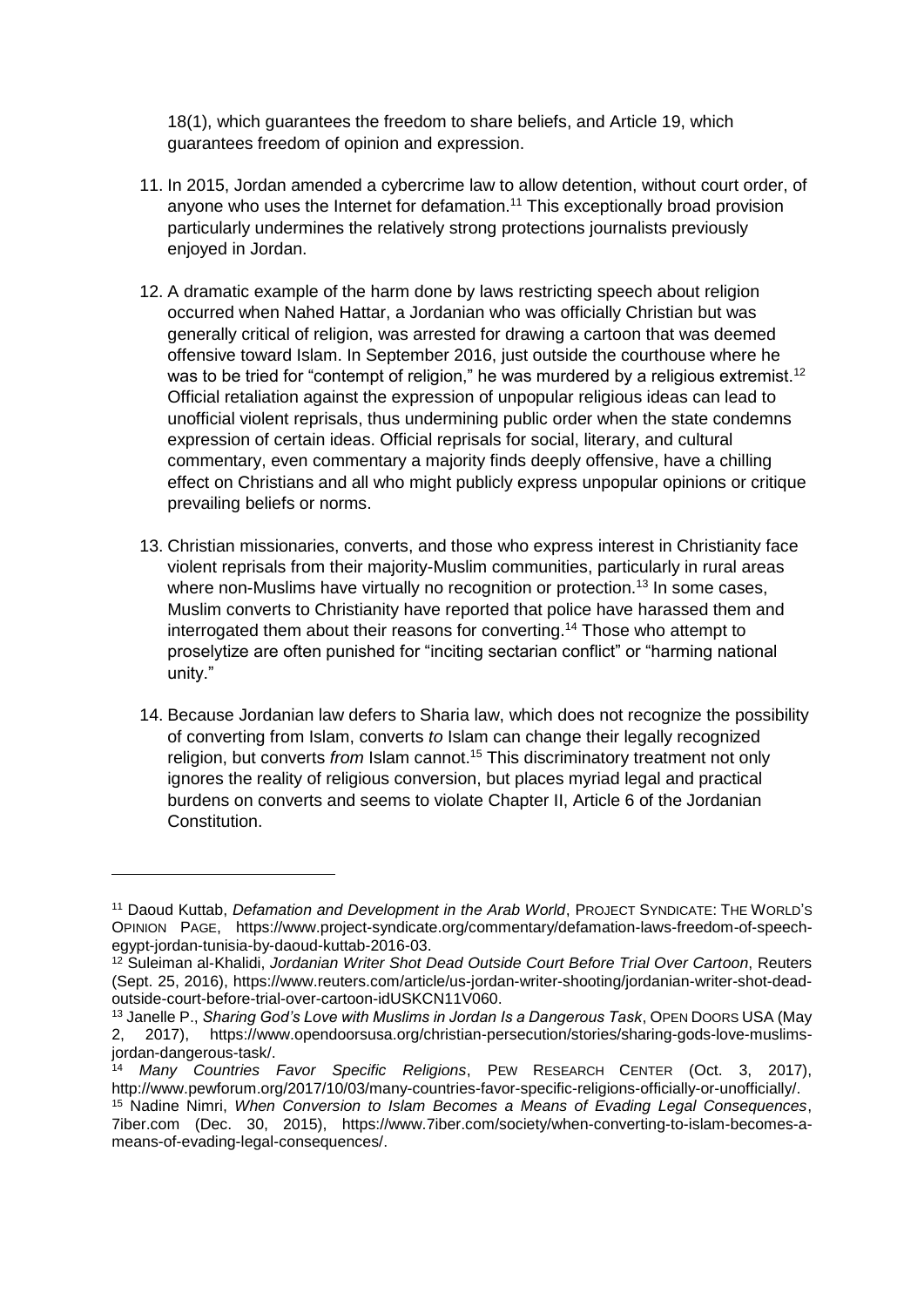15. Jordanian law requires religious groups to register as legally recognized denominations or societies in order to own property and perform certain religious rites, including weddings. Although many mainstream denominations are currently recognized, many others are not, and the decision whether to recognize a particular religious group is necessarily arbitrary and biased. In any event, the registration requirement imposes an unjust administrative burden and stifles the organic growth of Jordanian religious institutions.<sup>16</sup>

### **(c) Recommendations**

- 16. In light of the aforementioned issues raised, ADF International suggests the following recommendations be made to Jordan:
	- a. Ensure that the right to freedom of religion or belief is promoted and protected in Jordan, and that non-Muslim individuals are not prosecuted or persecuted for their beliefs by either the State or society, and that Muslims are permitted to leave Islam and adopt another religion or belief without fear of legal sanction;
	- b. Repeal all blasphemy laws and prohibitions on proselytization, and ensure that the freedom of expression is protected and promoted to the fullest extent required under international law;
	- c. Abolish all laws excluding certain individuals from owning property or obtaining Jordanian citizenship or residency based on their religious affiliation or ethnicity;
	- d. Ensure adequate security and police protection for members of minority religions to protect them from sectarian violence and persecution; and
	- e. Recognize that a mere right to freedom of worship does not completely fulfill the right to freedom of religion or belief, and that the freedom to fully manifest one's religion is a fundamental human right under international law.

<sup>16</sup> *Civic Freedom Monitor: Jordan*, INTERNATIONAL CENTER FOR NON-PROFIT LAW (last updated Oct. 2017), http://www.icnl.org/research/monitor/jordan.html.